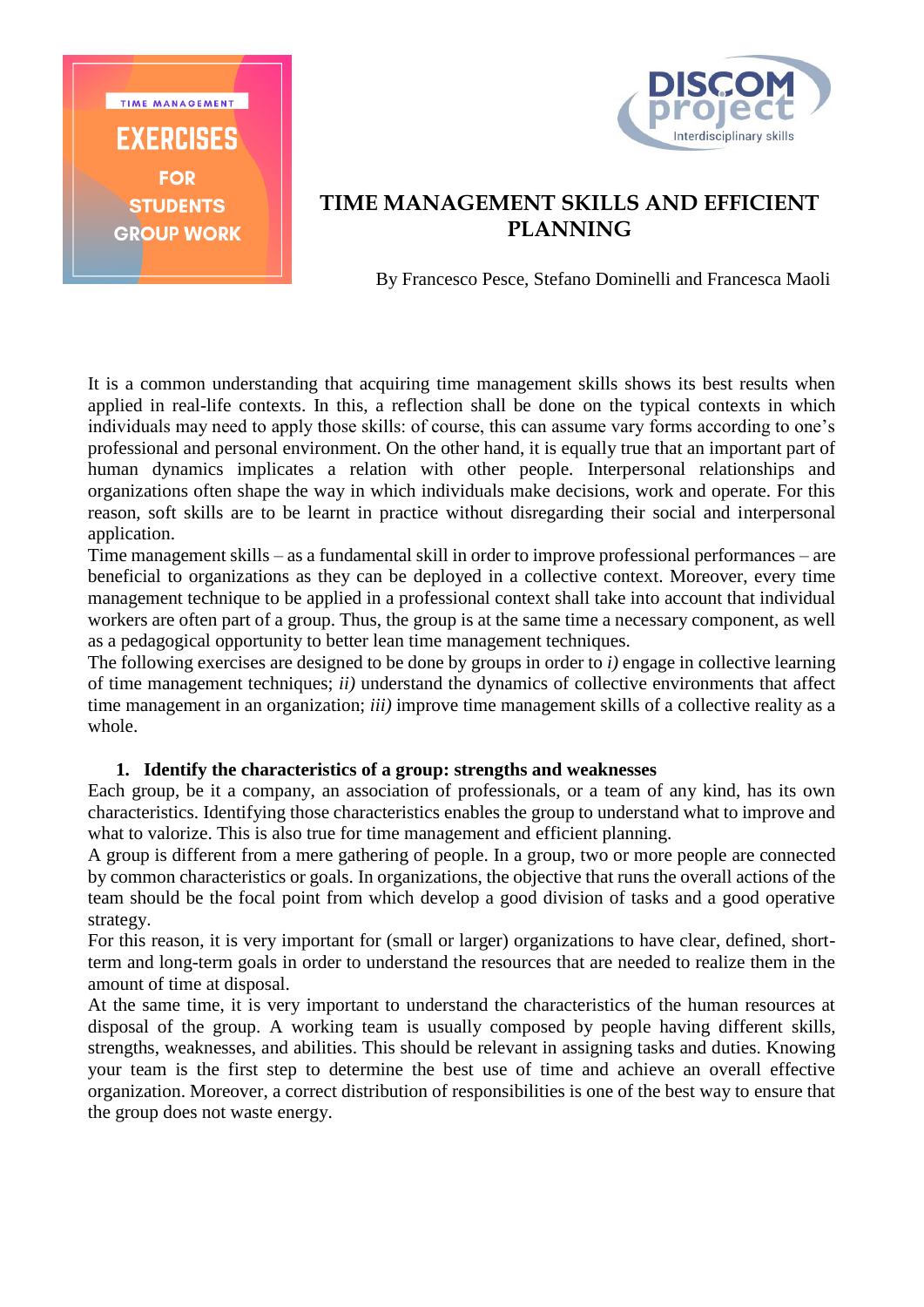# **EXERCISE 1**

## **A CLEAR IDENTIFICATION OF ROLES AND RESPONSIBILITY AS A WAY TO CORRECTLY BALANCE THE ENERGIES AND STRENGTHS OF A GROUP**

- a) Create small groups of 5-6 people.
- b) Assign each group one of the following scenarios (the same scenario can be assigned to more than one group if necessary):

#### **Scenario 1**

*You are a study group. You have to perform a scientific experiment that involves to plant five little jars of basil and to take care of the plants until the gems come off the ground. This means providing the necessary materials and to take care of the experiment in all the phases. Meanwhile, it will also be necessary to conduct a scientific study on the ways to plant, grow and harvest basil and on the properties of the plant for health and nutrition purpose. The results of the research will need to be written in a report of 20 pages*.

#### **Scenario 2**

*You are employed in a Bank as a team of the HR office. You are presented with 20 curriculums of candidates for a new position in the Bank. You have 2 weeks to make a first selection of CVs, to conduct all interviews and to choose the ideal candidate.* 

#### **Scenario 3**

*You are a team and you have to organize a half-day conference on "Time management and efficient planning" in two months. This requires choosing the topics of the presentations (how many presentations?), invite speakers, set the location, set the travel and accommodation arrangements for each speakers, advertise the event and organize the subscriptions for participants. A person in charge of taking care of speakers during their stay in town will also be necessary.*

### **Scenario 4**

*You are a team and you have to help a family of six people in need. You need to raise some money through charity in order to buy food, clothes, medicines, etc. Someone has to take care of the budget and has to decide what to buy and when. You also need to establish who will run the direct contact with the family (go visit, talk with them, bring them necessary items).* 

- c) Ask each group to read the assignment.
- d) Ask each member of the group to list on a piece of paper all the personal characteristics and abilities that they think would be useful for the group in performing the assignment.
- e) Ask the group to work together on a list of tasks that will need to be done in order to correctly perform the assignment.
- f) Ask the group to distribute the tasks among them, discussing about the abilities/strengths that each of them has offered to contribute in the assignment.
- g) Discuss with each group whether they were able to valorize the capacity of each member of the team. Discuss the positive outcomes that may derive from a correct allocation of tasks.

The exercise should highlight the importance to valorize the capacity of each member of the team in order to better perform a task or reach a particular goal. When each member is able to offer what he/she can do better, the overall energy of the group will be spent more efficiently.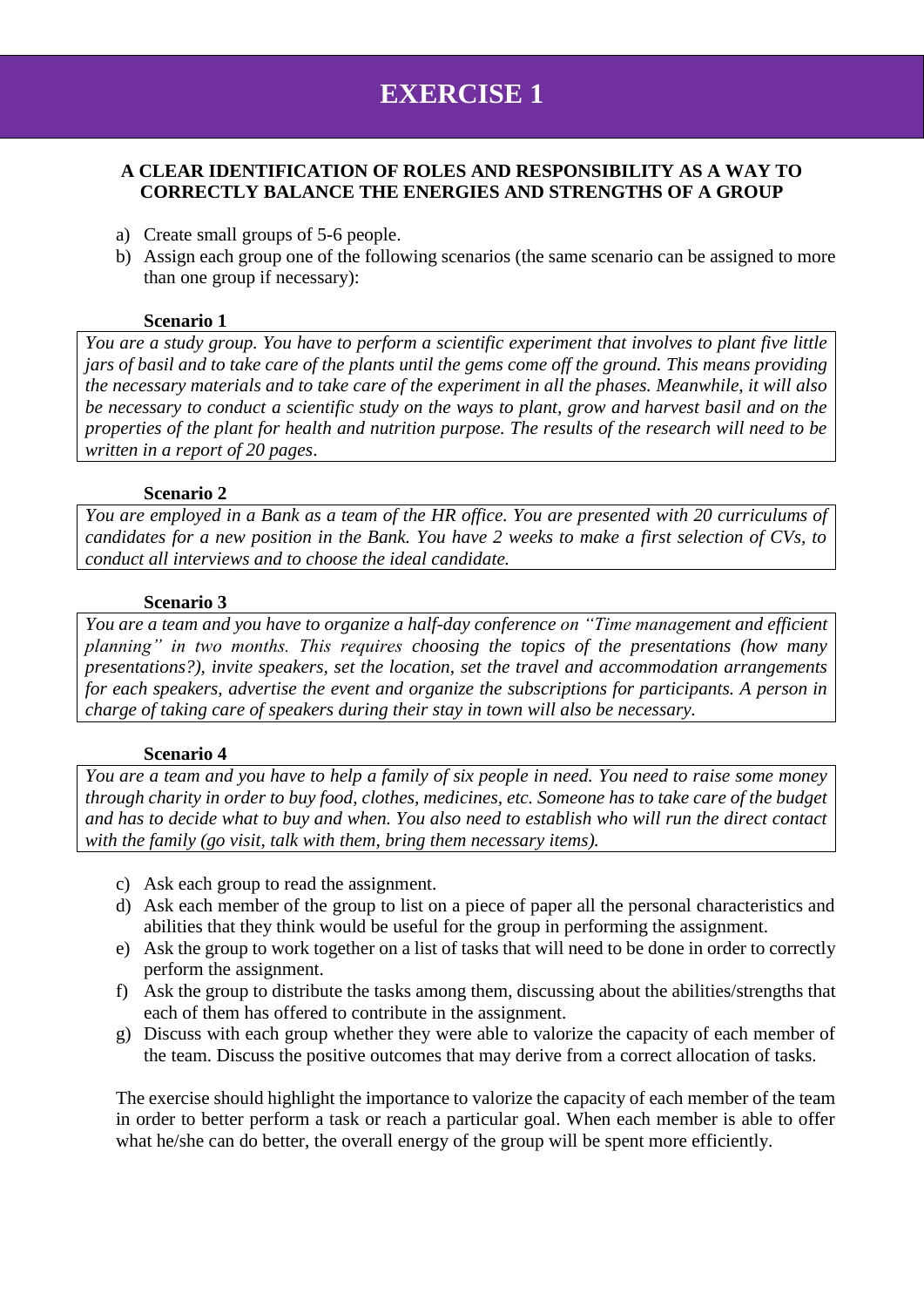**2. Planning and delegating: building synergy and collaboration in a group as a way to improve time management and efficient planning**

The following exercise is very useful for groups in order to learn the importance of a good planning and of delegating, in order to achieve a task in the shortest amount of time.

## **EXERCISE 2**

## **ARRANGE THE CARDS**

- a) For this exercise, the trainer would need a deck of cards for each group of participants.
- b) Create small groups of 5-6 participants.
- c) Give each group a deck of playing cards and ask them to shuffle the cards.
- d) Show to all the groups a composition of six cards arranged in a specific order. You can show a picture on a screen (that you have previously prepared), or you can have a deck of cards at disposal for this purpose.
- e) Ask each group to search the same cards from their deck and to arrange the cards in the same specific order that you have shown. The team that completes the task in the shortest amount of time wins.
- f) Do more than one round. In this way the groups shall be able to refine their strategy and to try different ones, if needed.
- g) At the end of the rounds, ask groups to discuss the adopted strategies. Planning and delegating should come out, from the discussion, as key elements to manage time successfully.

### **3. How to overcome time-wasters**

Time wasters are one of the most common reasons for not achieving goals in a set amount of time. They can occur anytime during the day, interrupting us from our main activity. There are many strategies to avoid time-wasters: working in groups on this will enable participants to learn a high number of ways to cope with time wasters in a short amount of time.

## **EXERCISE 3**

#### **FIGHTING TIME-WASTERS**

- a) Ask participants to divide in small groups of 5-6 people. Make sure that each group has a set of blank cards or papers and a pen.
- b) You need to have as many envelopes as there are groups.
- c) Write a time-waster on the back of every envelope: *e.g.* Facebook/Instagram; unexpected visitor; excessive meetings; e-mail overload; inability to say "no"; perfectionism; multitasking; lack of motivation.
- d) Give each group an envelope. Give each group 4 minutes to write on a blank card/paper all the possible ways to overcome the time-waster that is written on the envelope.
- e) After the 4 minutes are up, ask each group to put the compiled card/paper on the envelope and to pass their envelope to the next group. In this way, each group shall have a different envelope at every round.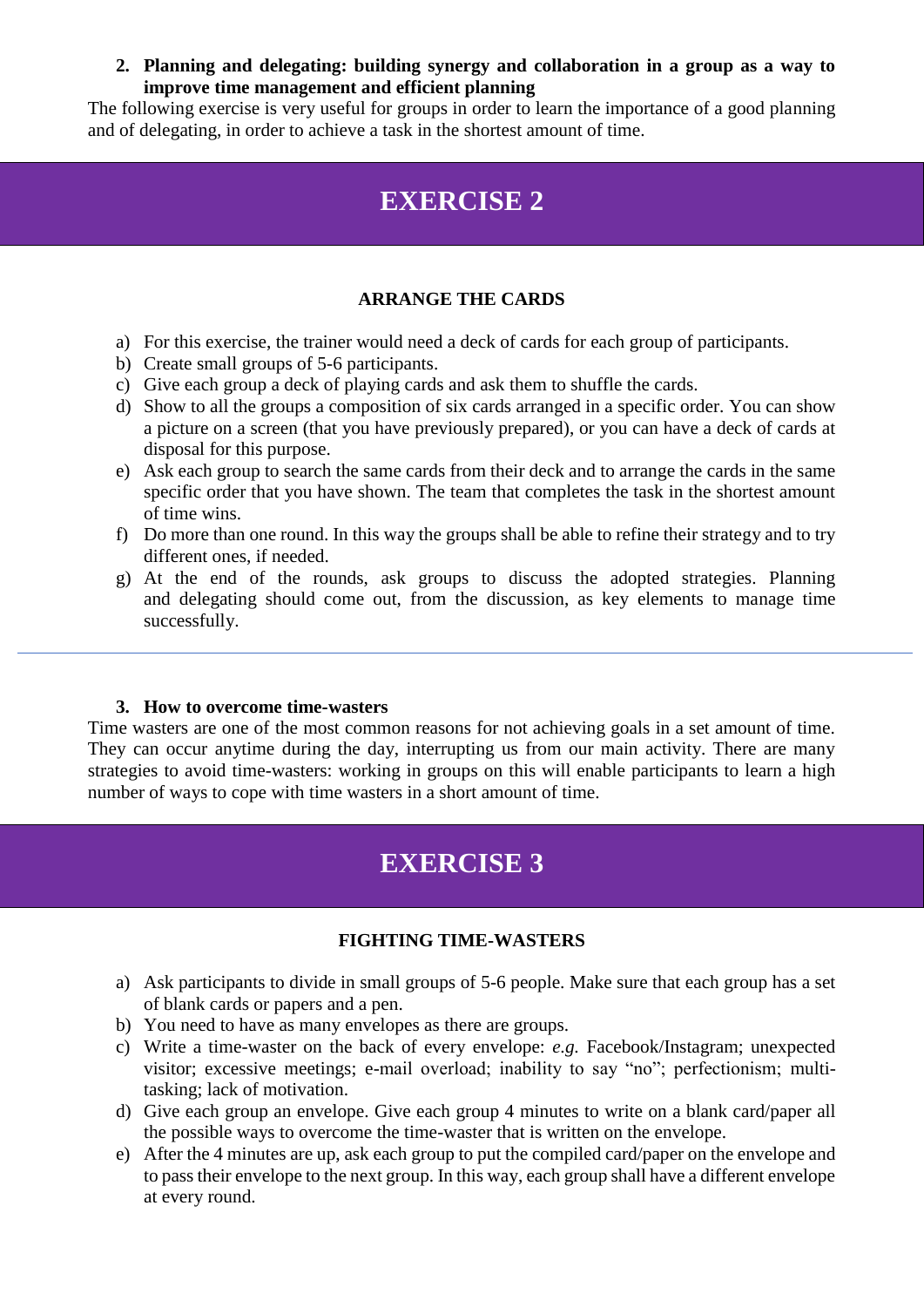- f) Do multiple rounds (if possible, each group shall have the possibility to work on each timewaster).
- g) At the end of all rounds, start the discussion. Each time-waster can be examined together with the multiple ways participant found to overcome it. Participants could also discuss about the best strategies to fight each time-wasters.

#### **4. The Parkinson's law**

#### *The work expands so as to fill the time available for its completion.*

This is the famous Parkinson's Law, coined by Cyril Northcote Parkinson in 1955, that explains the importance of deadlines and to give a pre-selected amount of time of each activity we need/want to accomplish. If we set one hour to write a paper, it will probably take us one hour to do the job. However, if you set four hours, the very same task will probably take you four hours to be completed. Procrastination is a key component in understanding Parkinson's Law: looming deadlines makes us hesitant to start a task, especially if it is adverse or undesirable or unpleasant for us. As a consequence, if we set a certain period of time to perform that task, it likely that we will use all the time available.

## **EXERCISE 4**

#### **PARKINSON'S LAW**

- a) Ask participants to divide in groups.
- b) Give the groups a task to do. It can be a simple task, like organize a deck of cards in a specific way, or to arrange furniture, or to color some papers.
- c) Give some of the teams a specific time limit (*e.g.* 10 minutes). Give to other teams a shorter time limit (*e.g.* 5 minutes). Leave other teams without a time limit. However, tell all the teams to finish their task as soon as they can.
- d) Chances are that the teams with the shortest time limit will be finished first, followed by the teams with the longer time limit. Those who had open-ended time frames will take the longest.
- e) Explain that this is due to Parkinson's Law, which states that work will expand to fill the allotted amount of time. When you have no other choice, you will complete the work within the time-frame you have at disposal.
- f) Discuss about practical ways to incorporate the Parkinson's Law into real life.

#### **5. Setting priorities**

Our perception of an efficient use of time may be undermined by the fact that we perform nonimportant tasks and we postpone important ones. In establishing goals, it is very important to identify the executive activities that are necessary to achieve them and to set them in a hierarchical order on the basis of priority. We should rely to our priority hierarchy while deciding: a) in which tasks to engage first; b) the amount of time to dedicate to each task.

The development of an effective planning finds its basis in the ability to set into actions our predetermined desires and goals. Once we have established our direction, and we have identified our long-term and short-term goals, we need to translate them into a well-defined set of actions.

The following exercise will enable each participant to gain a different perspective on their way to set a specific plan for their pre-determined goals.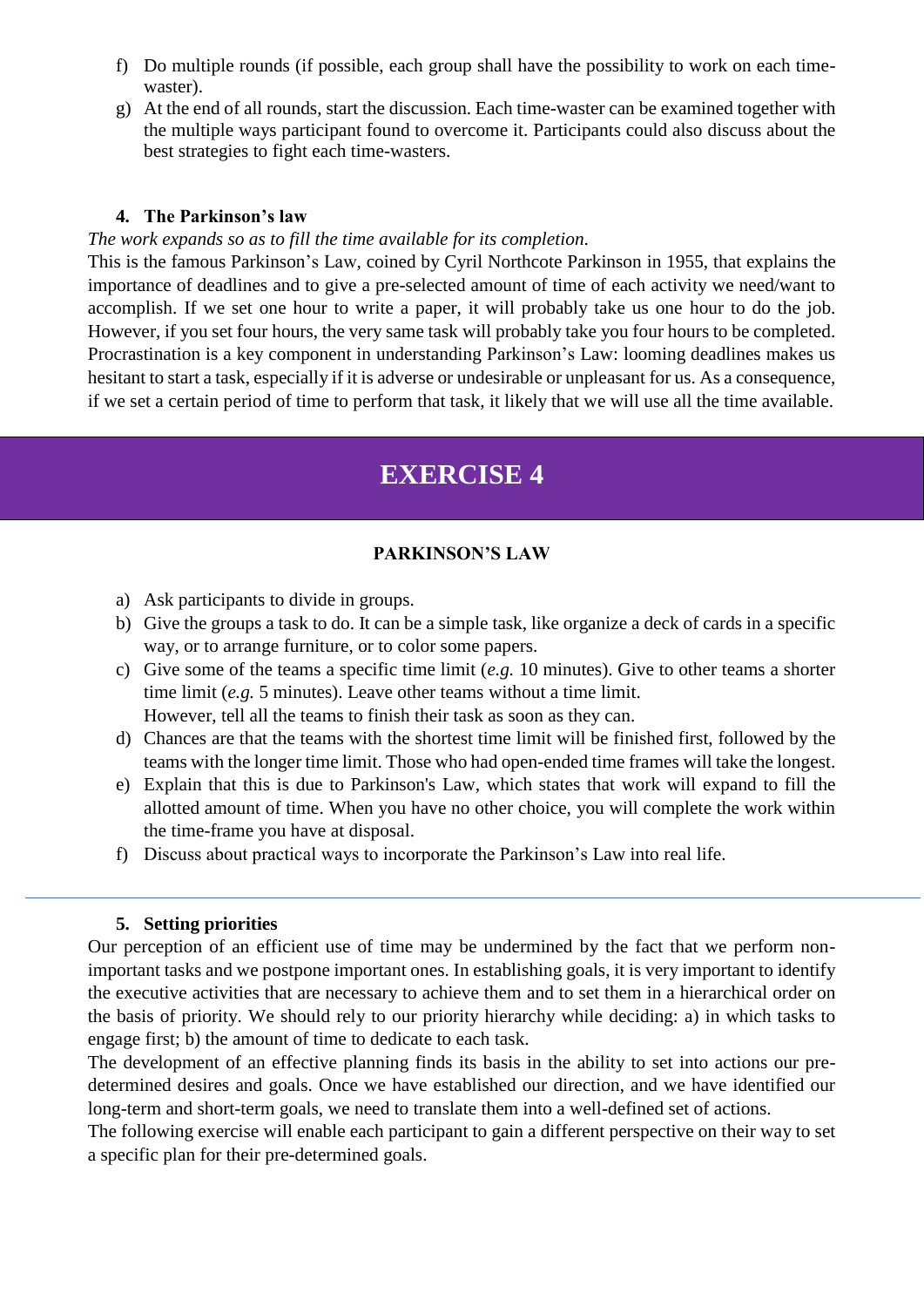## **EXERCISE 5**

### **GOALS INTO ACTIONS AND IDENTIFICATION OF PRIORITIES**

- a) For this exercise, it is better to divide the class in small groups of no more than 4 people.
- b) Each group will work in autonomy. In turn, one person of the group will write on a piece of paper a personal goal for the future. The goal can relate to work, study or any other area of life.
- c) Ask the same person to show the piece of paper containing the goal to the other members of the group.
- d) The same person will write, on another piece of paper, a list of a list of actions which are necessary in order to reach that goal. Activities should be as specific as possible.
- e) At the same time, the other members of the group will do the same: each of them will write down the actions that *he* or *she* considers necessary to reach that goal.
- f) After a couple of minutes, ask each group to discuss together their lists of activities. The person that has chosen the goal will notice if there are differences between his/her list and the other member's list.
- g) After the first round, other rounds can be performed in which other members of each group will share a personal goal and different ways of implementation can be discussed.

### **6. Delegation**

When working in groups, it is important to understand how to delegate tasks effectively. When groups (and group leaders) are able to delegate tasks, there would likely be an increase in efficiency – as a consequence of a correct distribution of energies – and the group would learn to collaborate and communicate better. Delegating empowers a team, builds trust, and assists with professional development. Moreover, delegating brings in different points of view on how to approach things. Successful delegation requires a correct identification of tasks to delegate, a clear communication and a correct forecasting of expected results.

## **EXERCISE 6**

### **DELEGATION SKILLS PRACTICE**

- a) Divide the class in small groups of no more than 3 people.
- b) In each group there will be one Delegator, one Employee and one Observer.
- c) The Delegator will draw from a deck of cards (see below) a task to be delegated and will be asked to delegate the task to the Employee.
- d) The Observer will be asked to pay close attention to how effectively the Delegator communicates with the Employee. He/She will be provided with an Observer Sheet containing the following questions:
	- Did the Delegator explained the importance and the content of the task in a clear and comprehensive way?
	- Did the Delegator presented the expected results?